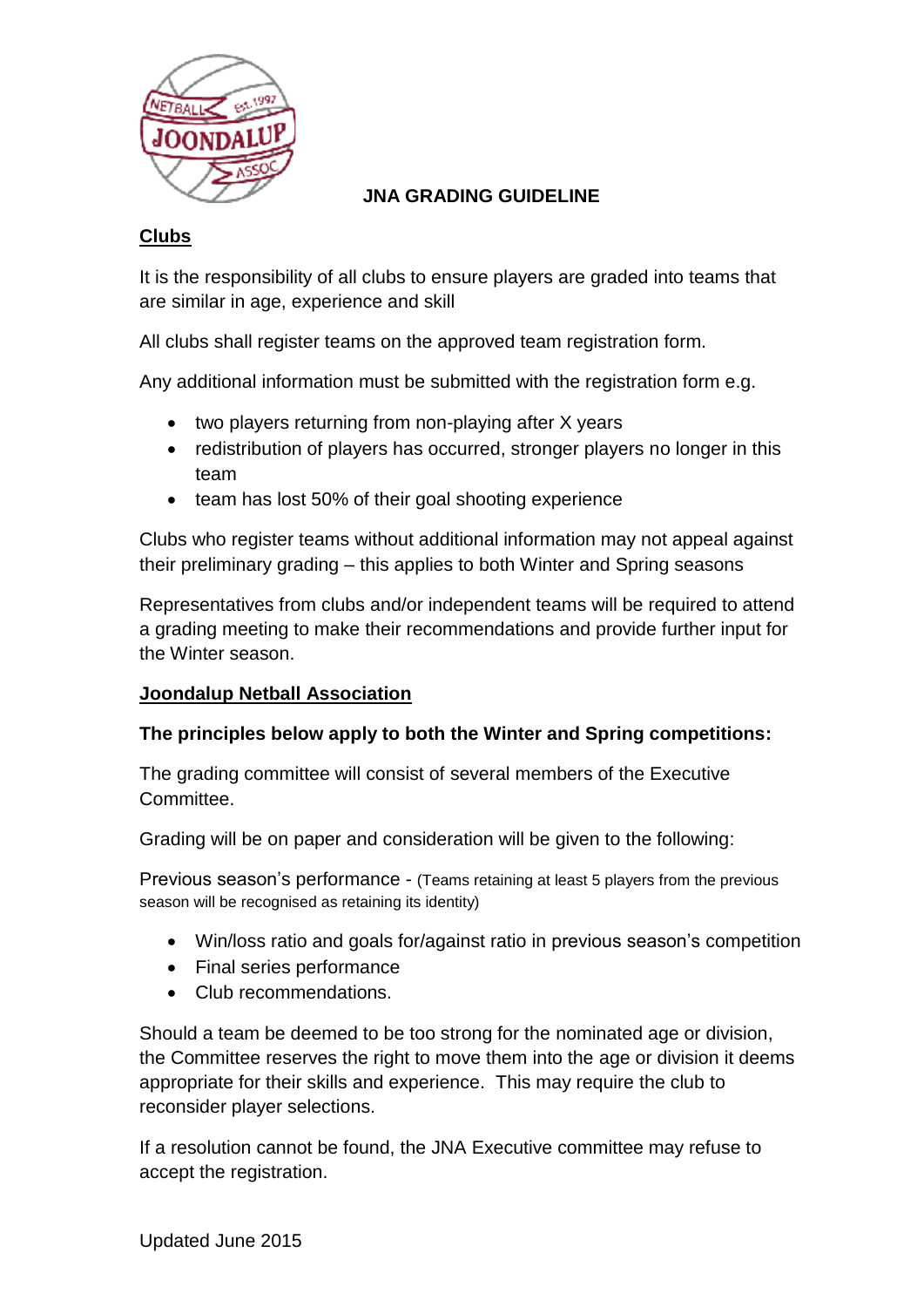#### **Winter Grading Process**

An initial paper grade will be undertaken by the JNA Executive Committee. The principles listed above in this document will guide these initial grading decisions.

New teams should be given the opportunity to apply for a specific division however allocation to a division will be based on 'best fit' subject to availability of space in their requested divisions.

Where possible divisions will consist of even team numbers so as to avoid a bye.

A review of teams performance and results will be conducted at the end of the Grading period of the Winter competition. The grading period will be determined as fixtures are finalised but are generally 5 weeks. The committee reserves the right to re-grade at any time as deemed necessary.

Re-grading will be conducted by members of the JNA Executive Committee including the Competition Coordinator.

Generally a team that is undefeated will go up and a team that has not won a game will go down, however teams will not automatically be moved because they have not won a game or because they have won all their games during the grading period.

Considerations will include;

- Win/Loss margins
- Injuries
- Availability of players
- Club requests

Teams can be moved into higher or lower age groups provided the JNA policies are adhered to.(i.e. a team can move from 17s to Opens or 10s to 11s). Clubs will be consulted when this is deemed necessary as it may mean a change in game times for the team being move, however the final decision will be made by the JNA Executive Committee.

Re-grading may mean that game times change. Where possible requests will be accommodated however the game times set by the committee will be final.